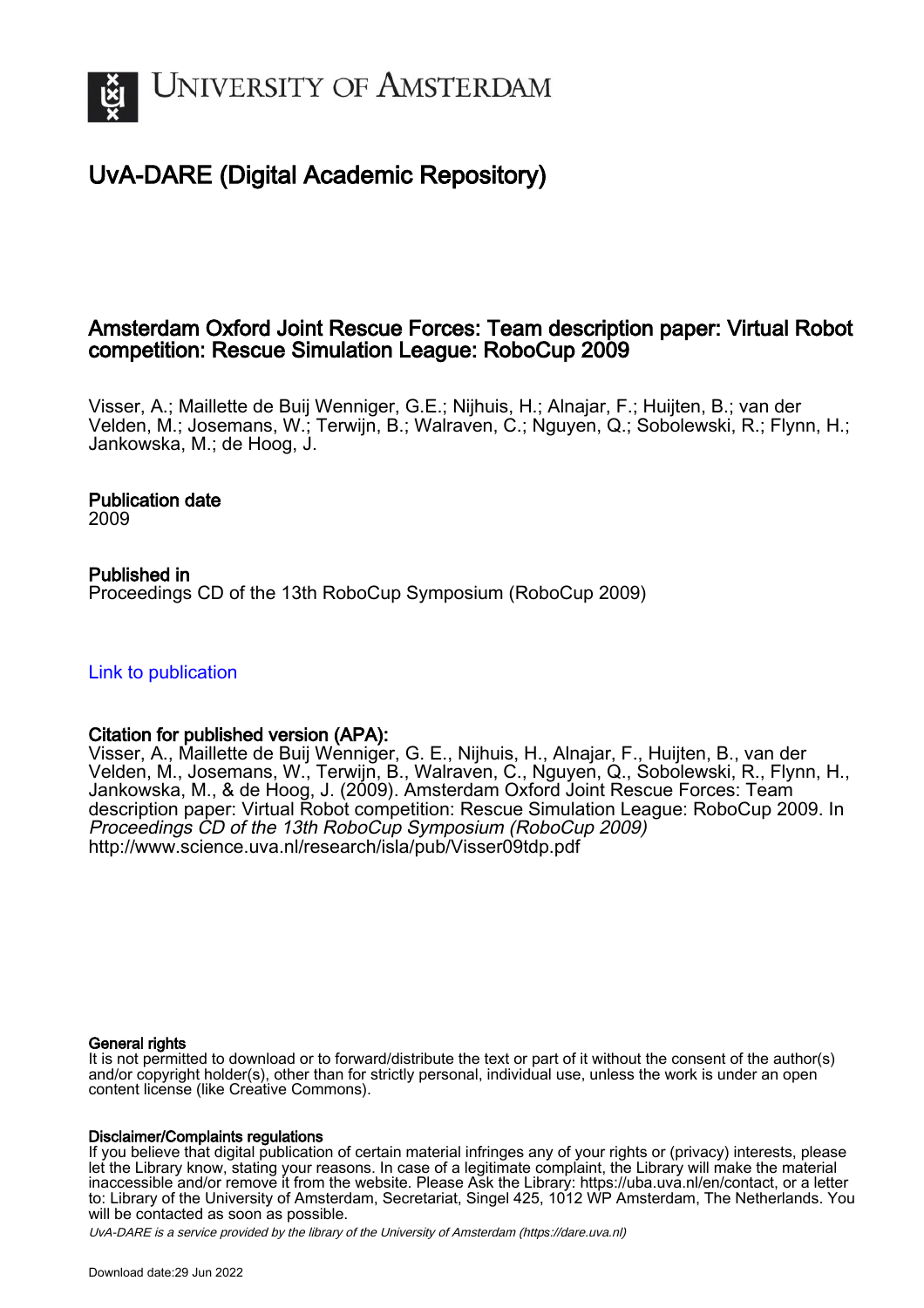## Amsterdam Oxford Joint Rescue Forces Team Description Paper Virtual Robot competition Rescue Simulation League RoboCup 2009

Arnoud Visser<sup>1</sup>, Gideon Emile Maillette de Buy Wenniger<sup>1</sup>, Hanne Nijhuis<sup>1</sup>, Fares Alnajar<sup>1</sup>, Bram Huijten<sup>1</sup>, Maarten van der Velden<sup>1</sup>, Wouter Josemans<sup>1</sup>, Bas Terwijn<sup>1</sup>, Christiaan Walraven<sup>1</sup>, Quang Nguyen<sup>1</sup>, Radoslaw Sobolewski<sup>2</sup>, Helen Flynn<sup>2</sup>, Magda Jankowska<sup>2</sup>, and Julian de Hoog<sup>2</sup>

<sup>1</sup> Universiteit van Amsterdam, Science Park 107, 1098 XG Amsterdam, NL <sup>2</sup> Oxford University Computing Laboratory, Parks Road, Oxford OX1 3QD, UK http://www.jointrescueforces.eu

Abstract. With the progress made in active exploration, the robots of the Joint Rescue Forces are capable of making deliberative decisions about the distributing exploration locations over the team. To navigate autonomously towards those locations, the robots gradually aggregate their experience in a traversability map. This traversability map can be used as basis to calculate an optimal path towards a goal. Robots equipped with both camera and laser-range scanners can learn a visual classifier of free space, which could be used by robots without laser-range scanners to navigate through the environment. Part of our algorithms have been validated on the Nomad Super Scout II robot available in our laboratory.

#### Introduction

The RoboCup Rescue competitions provide benchmarks for evaluating robot platforms' usability in disaster mitigation. Research groups should demonstrate their ability to deploy a team of robots that explore a devastated area and locate victims. The Virtual Robots competition, part of the Rescue Simulation League, is a platform to experiment with multi-robot algorithms for robot systems with advanced sensory and mobility capabilities. The developed algorithms should be directly portable to fieldable systems, as demonstrated by several of the participating teams [1].

The shared interest in the application of machine learning techniques to multi-robot settings [2] has led to a joint effort between the laboratories of Oxford and Amsterdam.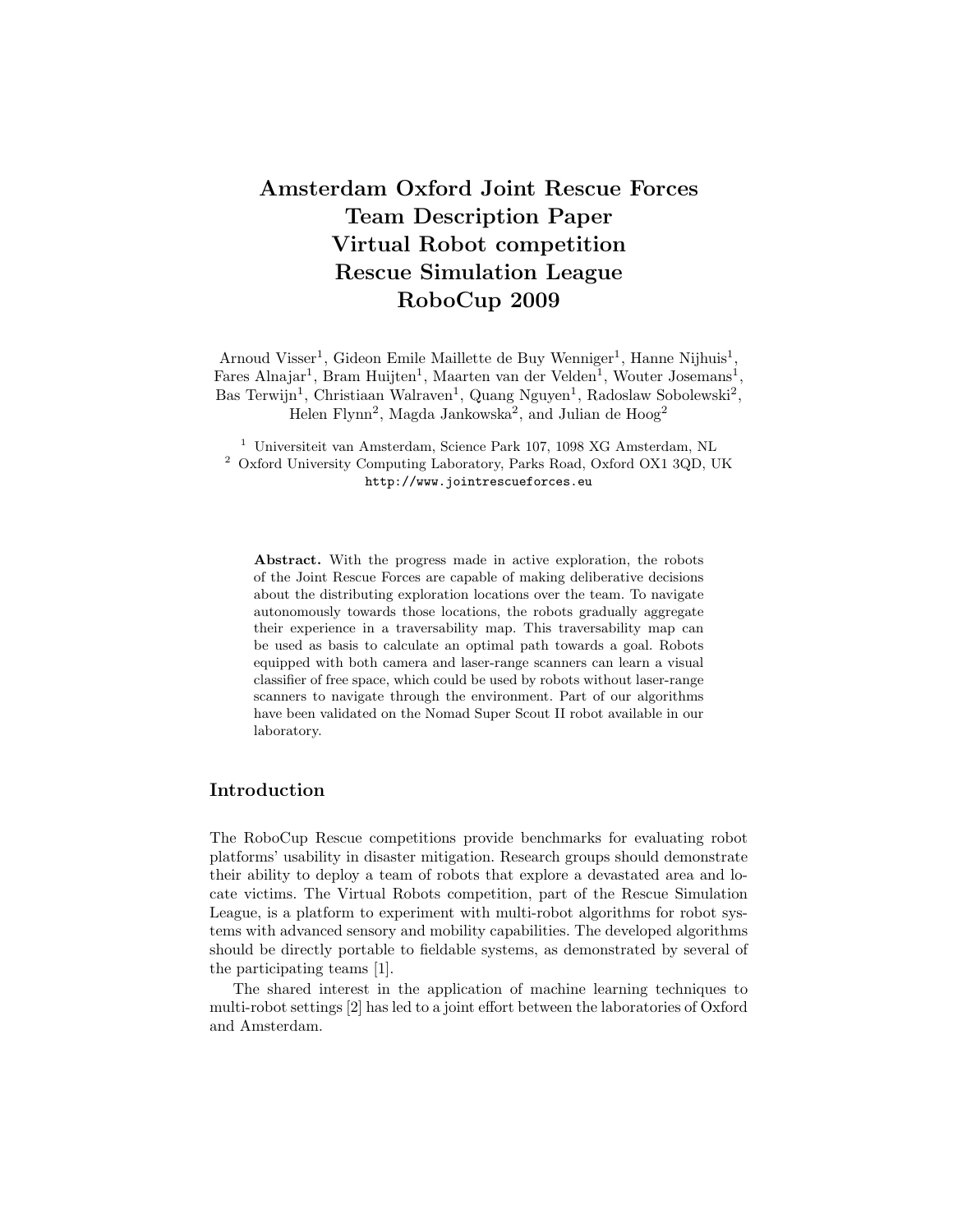#### 1 Team Members

UsarCommander was originally developed by Bayu Slamet and all other contributions have been built into his framework. Many other team members [3–6] have contributed on perception and control algorithms inside this framework.

The following contributions have been made this year:

| <b>Arnoud Visser</b>         | $:$ research portfolio [2], exploration algorithms                            |
|------------------------------|-------------------------------------------------------------------------------|
|                              | [7], communication protocol [8], geometry,                                    |
|                              | mapping test                                                                  |
|                              | Gideon Maillette de Buy Wen-: image interpretation, learning to visually rec- |
| niger                        | ognize free space [9]                                                         |
| Hanne Nijhuis, Fares Alnajar | : teleoperation test, waypoint navigation with                                |
|                              | AirRobot [10]                                                                 |
|                              | Bram Huijten, Maarten van: generation and usage of traversability maps,       |
| der Velden, Wouter Josemans  | $A^*$ path-planning                                                           |
| Bas Terwijn                  | : interface to the Nomad Super Scout II robot,                                |
|                              | software performance analysis                                                 |
| Quang Nguyen                 | : visual range scanner.                                                       |
| Christiaan Walraven          | : map evaluation.                                                             |
| Radoslaw Sobolewski          | : mobility challenges with Kenaf robot.                                       |
| Helen Flynn                  | : automated map attribution                                                   |
| Magda Jankowska              | : map stitching                                                               |
| Julian de Hoog               | : user interface, hybrid autonomy, multi-robot                                |
|                              | exploration, communication roles [11], de-                                    |
|                              | ployment test                                                                 |

#### 2 Scan Matching

The possibilities for active exploration are heavily dependent on a correct estimation of a map of the environment. Many advanced techniques that aim to detect and correct error accumulation have been put forward by SLAM researchers. Although these SLAM techniques have proven very effective in achieving their objective, they are usually only effective once errors have already accumulated. With a robust scan matching algorithm the localization error is minimal, and the effort to detect and correct errors can be reduced to a minimum. Several scan matching algorithms are available in our code, but during the 2009 competition the WSM algorithm [12] will be used, based on the robustness reported in [13].

### 3 Localization and Mapping

The mapping algorithm of the Joint Rescue Forces is based on the manifold approach [14]. Globally, the manifold relies on a graph structure that grows with the amount of explored area. Nodes are added to the graph to represent local properties of newly explored areas. Links represent navigable paths from one node to the next.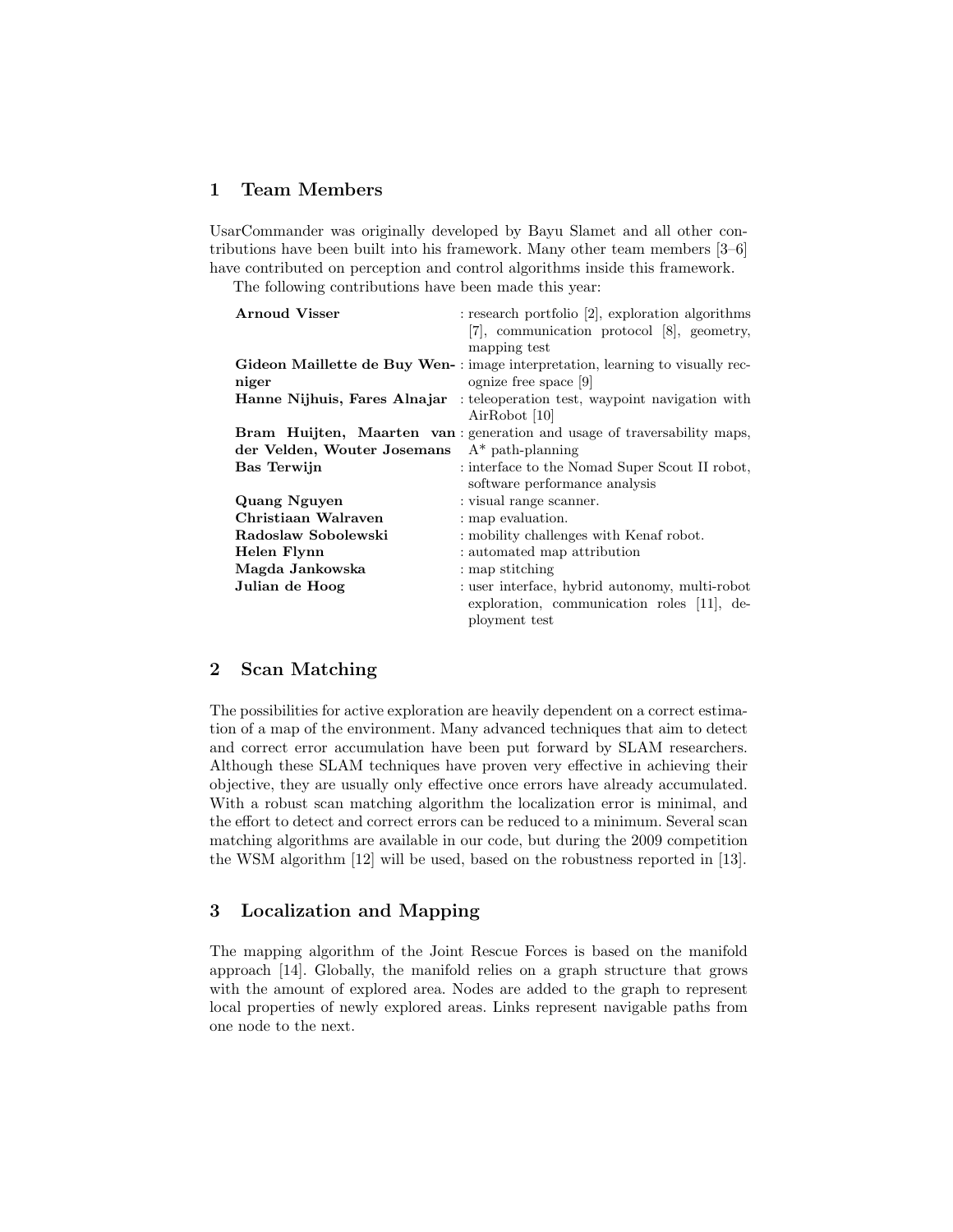

(a) Map generated by one (b) Map generated by anrobot other robot (c) combined Map

Fig. 1. Map resulting from an autonomous exploration of the 2006 Competition world

The graph structure means that it is possible to maintain multiple disconnected maps. In the context of SLAM for multiple robots, this makes it possible to communicate the graphs and to have one disconnected map for each robot. The result is illustrated in Fig. 1, where the maps of two robots are merged into a single map for the operator. Also note the nice distribution of the exploration effort (fully autonomous) between the two robots. The graph structure of the manifold can be easily converted into occupancy grids with standard rendering techniques, as demonstrated in [13].

#### 4 Traversability Map

An important aspect for a mobile robot is to have a good estimate of the quality of the terrain, before navigation decisions are made. An occupancy grid (the probability that an obstacle is present) is a good initial estimate, but this estimate is based on a 2D-range scan on a fixed height. The quality of the terrain can be misjudged, for instance by obstacles present on a different height. More fundamentally, there can be obstacles present which are extremely difficult to perceive (e.g. quicksand, tripwires), even when the output of many advanced sensors is combined. At the end, the ultimate way to learn the terrain quality is to try it out. In essence, the mobility experience of the robot is collected as a function of its position. The mobility success  $T$  can be measured with different metrics. During an exploration run several mobility features are stored in the nodes of the map. Currently, these features are the requested  $v_r$  and measured speed  $v_m$ . Additional features could be added, such as the tilting angle experienced by the Inertial Navigation System (INS). Those features are mapped onto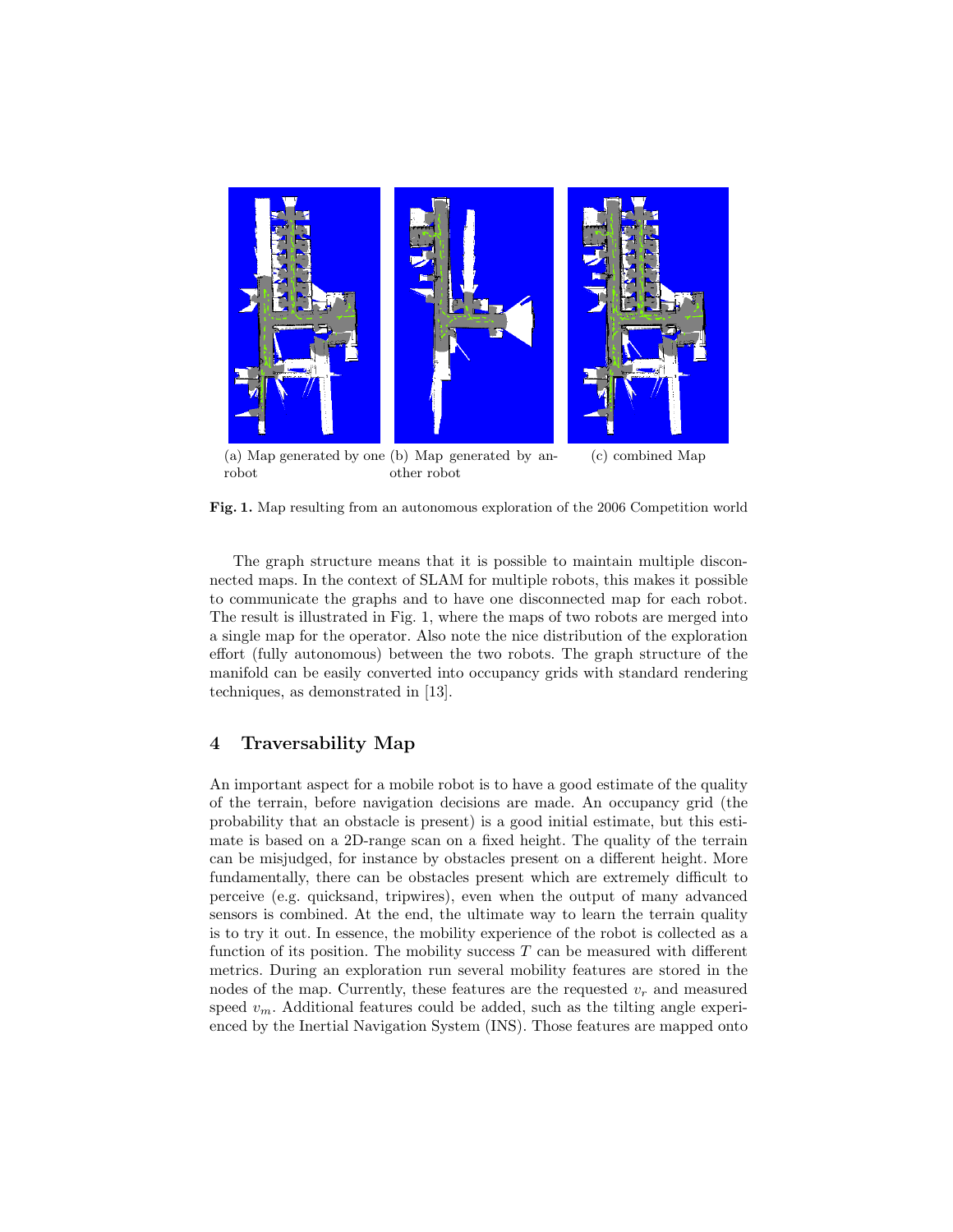a range between 0 to 255 by a utility function. The currently applied utility function is a linear relationship, as defined in Eq. 1:

$$
T = 255 \frac{|v_m|}{|v_r|}, \ with \ T = 0 \ when \ |v_r| = 0 \ and \ T = 255 \ when \ \frac{|v_m|}{|v_r|} \ge 1 \tag{1}
$$

The result is a traversability map which in the beginning mainly reflects the traveled paths (see Fig. 2), but when the experience of multiple robots from multiple runs is aggregated, the traversability map should gradually cover the map of free space.



Fig. 2. Traversability map generated from a first exploration of the Mobility world

An advantage of this experience based approach is that it does not require very complex terrain models. In fact, the robot does not need to know anything about the terrain at all other than how fast it is moving over it. This means that this approach should work for any kind of terrain, be it in water, air, the desert or the red sands of Mars.

#### 5 Path Planning

A robot can use a map, such as an a priori map, an occupancy grid map or a traversability map, to plan a safe path from a start position to a goal. Currently, two path-planning algorithms are available in our environment; a breadth-first algorithm  $[15]$  and an  $A^*$  algorithm  $[16]$ . In both algorithms different types of maps can be included in the calculation of the distance measure  $g($ ), which calculates the 'real' costs to travel to an intermediate point on the path. The heuristic function  $h()$  will estimate the distance to the goal, which can be a simple Euclidian distance (without notion of obstacles or traversability). Both algorithms are based on graph-search, but the difference between both algorithms is the way in which the graph is expanded. For the breadth-first algorithm all neighbouring grid cells (not considered before) are expanded, which is equivalent with using a first-in-first-out (FIFO) queue. For the  $A^*$  algorithm all neighbouring grid cells are added to a priority queue, and the search continues with the most promising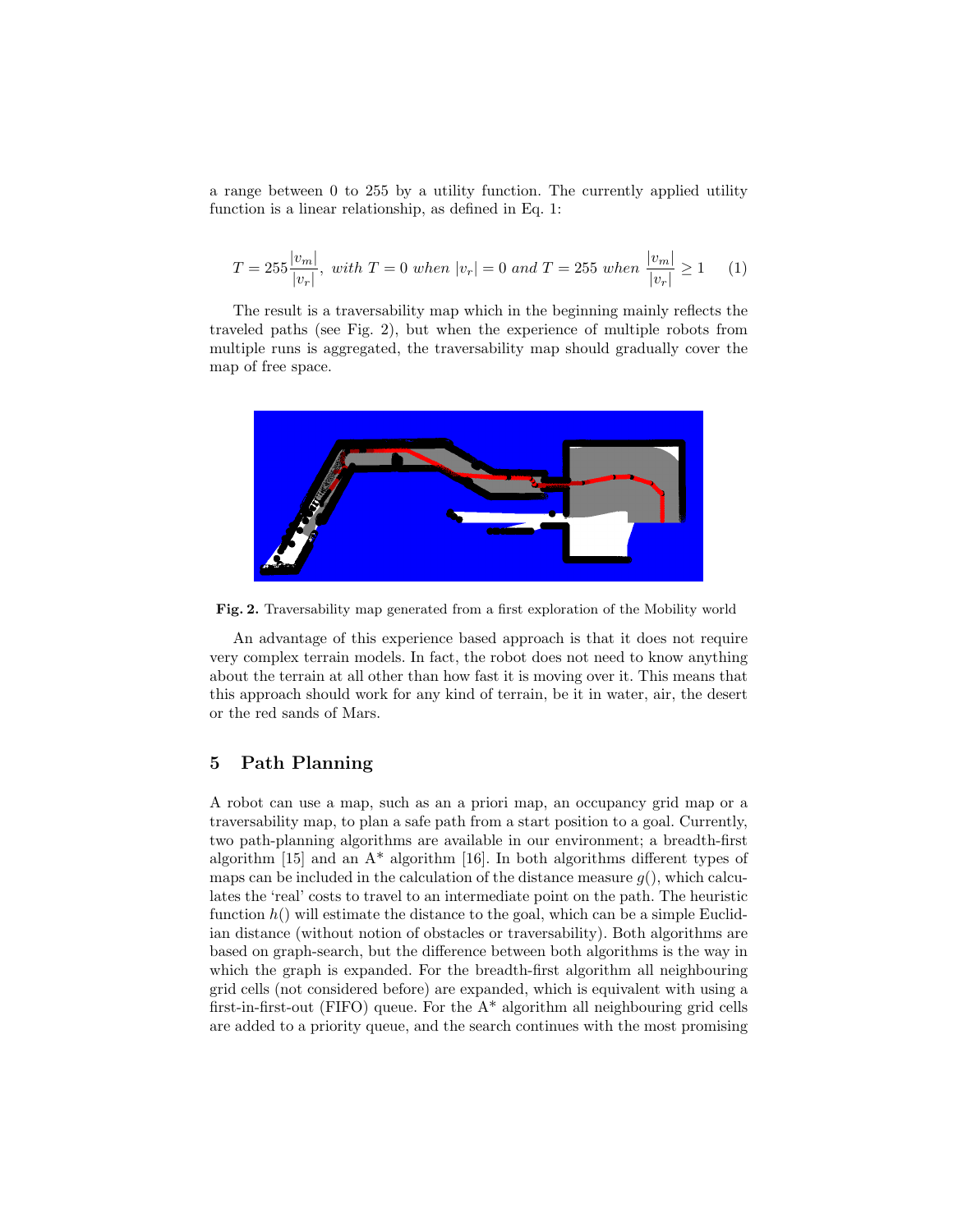node (which doesn't have to be neighbour). The sorting of the priority queue<sup>3</sup> is based on the distance measure  $f() = g() + h()$ . This algorithm is illustrated in Alg. 1.

```
Data: the traversability map m, the start point s, the target point tResult: the optimal path p from location s to the location tclosed = EmptyList;
open = EmptyPriorityQueue(s);while Not IsEmpty(open) do
   c = Highest Priority (open);
   if h(c, t) < \epsilon then
    Return p(c);
   end
   if Not IsMember(closed,c) then
       closedAdd(c);for each neighbor(c,n) do
           d_n = g(s, c, m) + h(n, t);p(n) = p(c) + n;QueueSortAdd(open, n,d_n);end
   end
end
Return EmptyList();
```
Algorithm 1: The  $A^*$  algorithm for the path-planning with the real travel cost  $g()$  calculated on the traversability map, and the heuristic travel cost  $h()$  calculated with the Euclidian distance.

#### 6 Multi-Robot Exploration and Communication

In our previous work, an exploration approach was demonstrated which made a selection between a small number of frontiers, based on the information gain available beyond those frontiers [17]. Each robot may calculate the balance between movement costs and information gain for itself and for each of its teammates. Consequently an optimal robot-frontier assignment can be determined in which robots assign themselves to frontiers, and no frontier is explored by more than one robot. The result is efficient, fully autonomous multi-robot exploration.

Including communication success into this exploration approach  $[8]$  means that robots will prefer frontiers from which they can likely communicate to frontiers that are likely to be out of range. However, frontiers that are out of

<sup>&</sup>lt;sup>3</sup> The implementation provided by Rasto Novotny is used. This implementation is published for download in December 2005 on http://www.developerfusion.com/ code/5052/priority-queue-net/.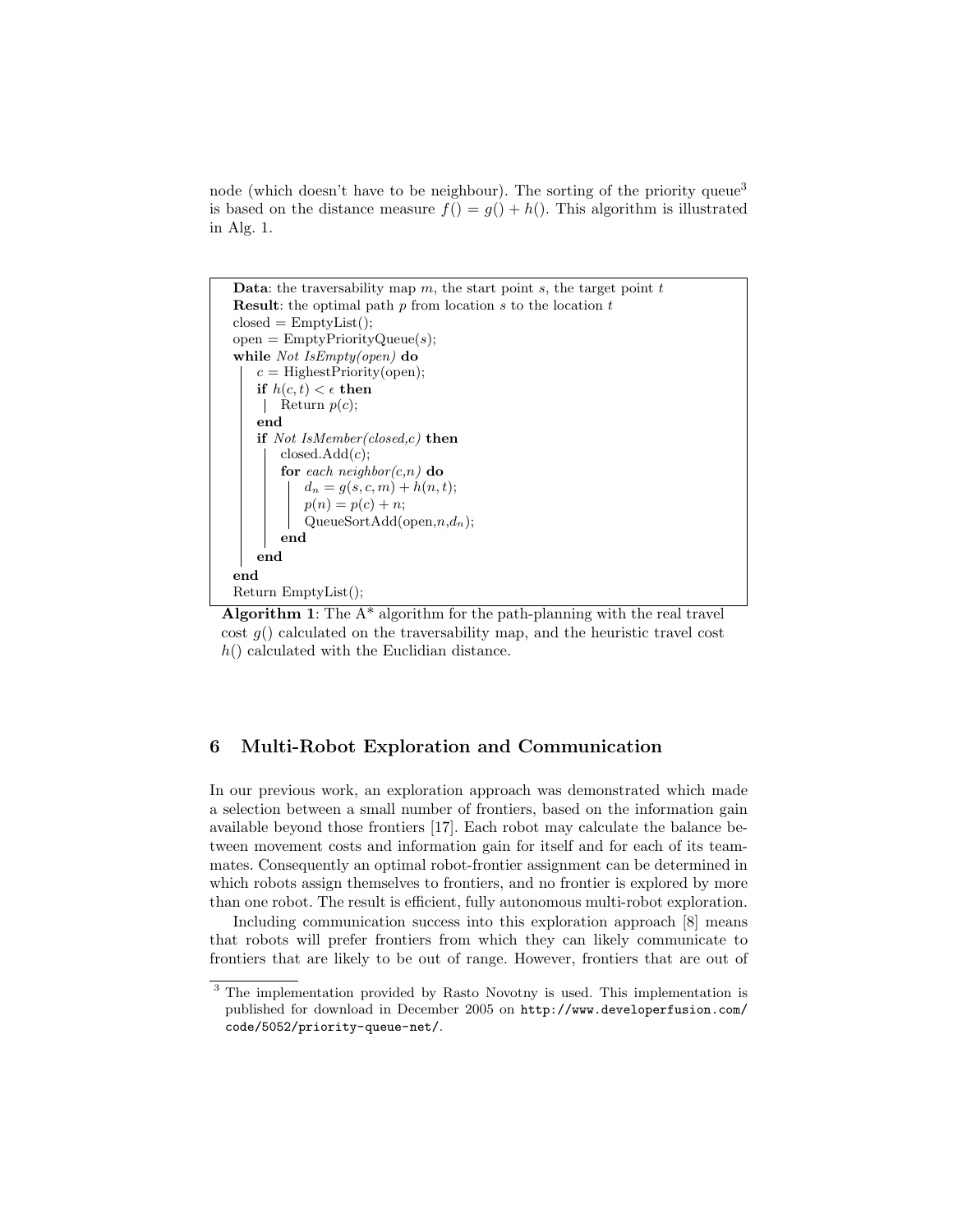

Fig. 3. A possible communication relay strategy for large environments. Green circles indicate communication ranges, white indicates free space as sensed by the agents. Initially agents A and B set out to explore. When they reach the full extent of the communication chain, A breaks its link with the ComStation and follows B. After enough new information is attained, A assumes the role of relay and returns to the ComStation, while B continues to explore. After enough new information is acquired, B returns to rendezvous with A, which in turn relays the information back while B turns around to continue with exploration.

range are just as important to explore, and require additional consideration. Two possible solutions are:

- 1. to visit the area of interest, and then physically return to the ComStation to transmit the new knowledge
- 2. to visit the area of interest, and then transmit the new knowledge to the ComStation via multi-hop communication using team members

The second solution described above may be implemented by using a rolebased approach: robots may dynamically become explorers or relays as part of the ongoing exploration effort. A relay need not be stationary – it may follow an exploring robot for some time, and periodically return to transmit new knowledge to the ComStation (see Fig. 3). It is hoped that the ensuing team behavior allows for exploration deep into the environment, even in areas that are far beyond the team's initial range.

#### 7 Free Space detection

Camera images can be used for teleoperation and to detect victims. Camera images can also be used as independent information to detect free space. Range scanners, which are typically used as primary means to detect free space, are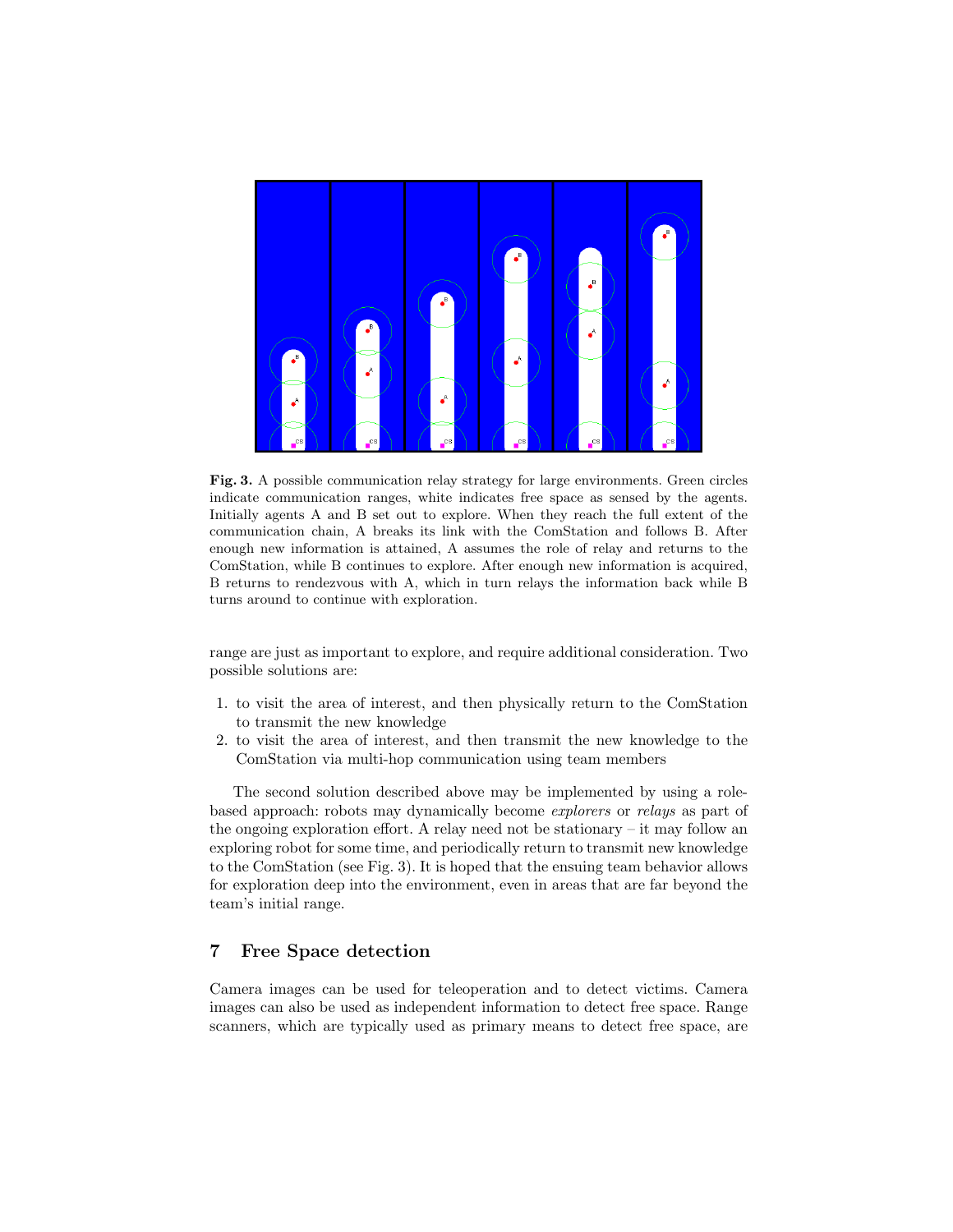active sensors which have a limited range and a limited field of view. Additionally, active sensors are relatively heavy and consume considerable amounts of energy, which makes them less attractive for small mobile robots. In contrast, the limit of a visual sensor range can lie as far as the horizon and omnidirectional vision methods can provide a 360◦ view of the environment. A method to identify free space based on visual sensor data could well expand the environment observation quality of a rescue robot.

As part of this year's effort, two visual free space classifiers were trained using a laser-range scanner as reference [9]. The same laser-range data, acquired elsewhere on the map, is used as ground truth to test the precision and recall of these free space classifiers. This training and testing was performed both in simulation (see Fig. 7) and on a collected dataset.



Fig. 4. The maze in the DM-compWorldDay1 250 map.

The result is a precision of 0.93 and a recall of 0.86 in the detection of the free space for the Gaussian Mixture Model classifier with optimal settings. Which such a high precision and recall, the free space can be clearly distinguished from obstacles, as illustrated in Fig. 5.



(a) Bird-eye view image from the (b) Free space detected by Gaussian maze. Mixture Model classifier.

Fig. 5. Bird-eye view image from the maze and the free space detection result.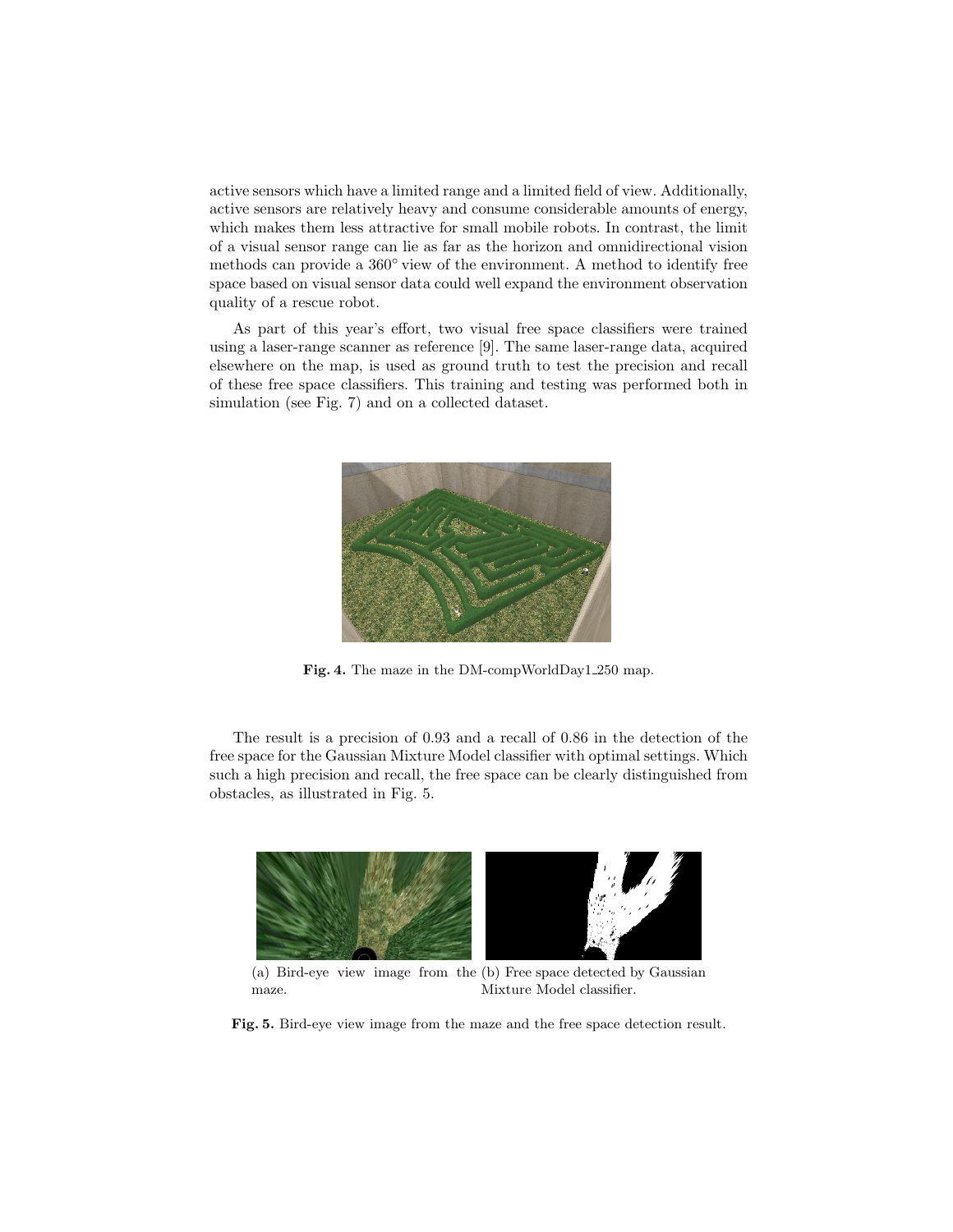This free space classifier can be learned by robots equipped with both a camera and a laser range scanner and distributed wirelessly to other robots equipped with only a camera, such as the AirRobot [10]. The validity of this approach is demonstrated by using a dataset collected with our Nomad Super Scout II robot.

#### 8 Conclusion

This paper summarizes improvements in the robot control environment of the Amsterdam Oxford Joint Rescue Team since RoboCup 2008 in Suzhou. This progress was demonstrated at the Latin American Robotics Competition, where the first prize was won with fully autonomous exploration. At the German Open 2009 competition the teleoperation test was won thanks to the application of AirRobots, the mapping test was won based on the robust WSM algorithm and the deployment test was won thanks to the autonomous exploration algorithm. More important, the progress is well documented in a number of publications in international robotics conferences.

#### References

- 1. Balakirsky, S., Carpin, S., Kleiner, A., Lewis, M., Visser, A., Wang, J., Ziparo, V.A.: Towards heterogeneous robot teams for disaster mitigation: Results and Performance Metrics from RoboCup Rescue. Journal of Field Robotics 24 (2007) 943–967
- 2. Visser, A., de Hoog, J.: Amsterdam Oxford Joint Rescue Forces Realistic Simulations to aid research and education in advanced Robot Control algorithms. In: Proc. of the Scientific ICT Research Event Netherlands (SIREN 2008). (2008) 22
- 3. Pfingsthorn, M., Slamet, B., Visser, A., Vlassis, N.: UvA Rescue Team 2006; RoboCup Rescue - Simulation League. In: Proc. CD of the 10th RoboCup International Symposium. (2006)
- 4. Visser, A., Slamet, B., Schmits, T., Gonz´alez Jaime, L.A., Ethembabaoglu, A.: Design decisions of the UvA Rescue 2007 Team on the Challenges of the Virtual Robot competition. In: Proc. 4th International Workshop on Synthetic Simulation and Robotics to Mitigate Earthquake Disaster. (2007) 20–26
- 5. Visser, A., Schmits, T., Roebert, S., de Hoog, J.: Amsterdam Oxford Joint Rescue Forces - Team Description Paper - RoboCup 2008. In: Proc. CD of the 12th RoboCup International Symposium. (2008)
- 6. Visser, A., Schmits, T., Roebert, S., Maillette de Buy Wenniger, G., de Hoog, J.: Amsterdam Oxford Joint Rescue Forces - Team Description Paper - Latin American RoboCup Open 2008. In: Proc. of the 5th IEEE Latin American Robotics Competition (LARC 2008). (2008)
- 7. Visser, A., Slamet, B.A.: Balancing the Information Gain Against the Movement Cost for Multi-robot Frontier Exploration. In: European Robotics Symposium 2008. Springer Tracts in Advanced Robotics, Springer-Verlag (2008) 43–52
- 8. Visser, A., Slamet, B.A.: Including communication success in the estimation of information gain for multi-robot exploration. In: 6th International Symposium on Modeling and Optimization in Mobile, Ad Hoc, and Wireless Networks and Workshops (WiOPT 2008), IEEE Publishing (2008) 680–687